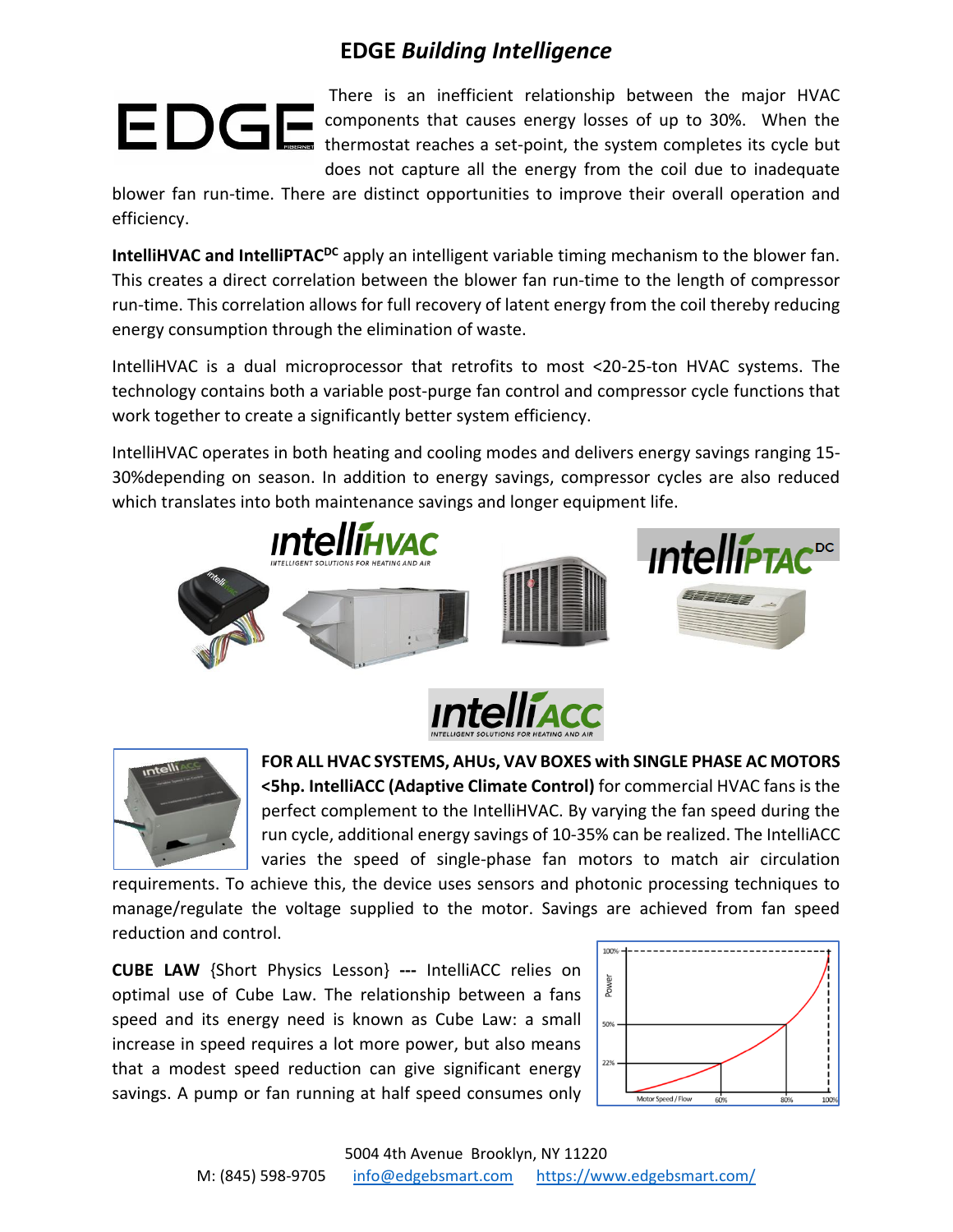# **EDGE** *Building Intelligence*

one eighth of the power compared to one running at full speed. A 20% reduction in motor speed results in approximately 50% power reduction. Variable Speed Drives in addition to huge energy savings also deliver accurate motor speed control and less mechanical wear, reducing maintenance and extending life expectancy of the system.

- IntelliACC (Adaptive Climate Control) for commercial HVAC fans. By varying the fan speed during the run cycle, >15% energy savings can be realized immediately.
- IntelliACC varies the speed of single-phase fan motors to match air circulation requirements.
- We don't replace fan motors; we make them smart and self-managing.
- IntelliACC is a less costly alternative to replacing fan motors with VFDs, at a fraction of the cost and with most of the same benefit.
- IntelliACC one device with numerous configurations for a variety of different fan types and applications



### **Applications with Motor Driven Equipment and Savings Results:**

- **Fan Coils** steam, hot **water, chilled, both.** 
	- 20% to > 50% Savings Electricity and Fuel Source.
- **Hot Air Furnaces** oil, gas, electric.
	- 17% to >35% savings Fuel & Electricity.
- Pumps well, pool, sump, others.
	- 15% to > 30% Electricity Savings.
- **Compressors** rotary, reciprocating, scroll.
	- 12% to 50% Electricity Savings.
- **Electric** stoves, fans, lights, coils.
	- 12% to > 60% Electricity Savings.
- **A/C's** central, window, split, PTACs.
	- 14% to >44% System Electric Savings, fans, compressor, heater.